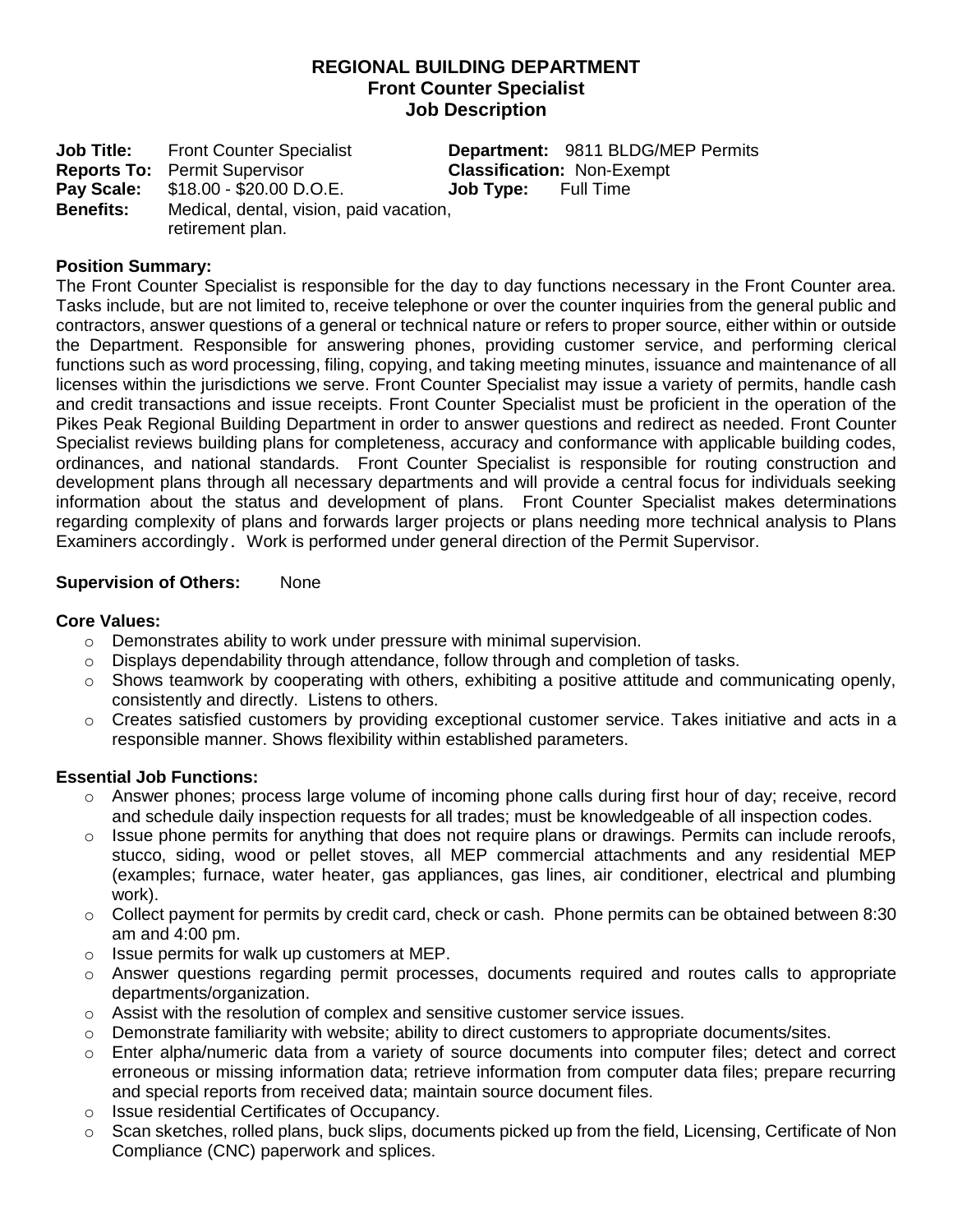- $\circ$  Complete electronic plan scanning/flattening; the last step in the electronic plan submittal process moves/flattens the submitted/approved images into the plan images location.
- $\circ$  As plan coordinator responsible for routing plans through required departments for all jurisdictions; ensure approvals and disapprovals have been entered both in Building Department Assistant (BDA) and on the outside plan label; make corrections and updates as needed. Internal routing includes city departments located in the Pikes Peak Regional Development Center (PPRDC).
- o Perform Financial Drawer Summary at end of day; compile all credit card and check transactions with print out of Drawer Summary for Finance Department.
- o Answer phones, voicemail, email, and faxes. Process daily mail.
- $\circ$  Process name changes, company changes, reinstatements, new licenses and registrations.
- $\circ$  Explain processes for various Licensing requirements on the phone, email and walk up for Building, Electrical, Mechanical, Plumbing and Fire; understand the different licensing types.
- o Interpretation of codes and regulations pertaining to Licensing.
- $\circ$  Receive and verify for accuracy and completeness new application and renewal information for licenses.
- o Process criminal background checks on applicants.
- $\circ$  Order International Code Council (ICC) books for resale and employee use; inventory of same.
- $\circ$  Receive and verify for accuracy insurance certificates, permit authorization and worker compensation waiver documents.
- o Prepare agenda prior to deadline for all committee meetings.
- $\circ$  Attend Licensing committee meeting monthly and follow up on decisions made.
- $\circ$  Send Building and Mechanical license requests to the Daily Transcript for publication.
- $\circ$  Log Mechanic IV class approvals for multiple vendors; send list to CSU.
- o Create documents, notarize documents.
- $\circ$  Look for and find better ways/process improvement utilizing increasing technology.
- o Resolve complex and sensitive customer service needs.
- o Assist with online accounts for new licensees.
- o Discuss A status permits prior to renewal of licenses.
- o Research and update information in BDA.
- o May schedule inspection requests or issue phone permits.
- o Responsible for overseeing and balancing \$150 cash drawer daily.
- o Maintain and secure confidential information.
- Assist walk in customers (first priority) throughout the day (Open 7:30 am to 4:15 pm); receive incoming plans, retrieve plans from Finished Bin, answer questions regarding plan, permit and inspection processes. Customer's first point of contact is with Front Counter Staff.
- $\circ$  Answer calls and incoming emails throughout day when not with a customer. Walk in customers are top priority. Large volume of incoming phone calls during first hour of day; scheduling same day inspections. Must be knowledgeable of all inspection codes.
- o Issue phone permits for projects that don't require plans/drawings. Permits can include reroofs, stucco, siding, wood or pellet stoves, all Mechanical/Electrical/Plumbing (MEP) commercial attachments and any residential MEP (Examples; furnace, water heater, gas appliances, gas lines, air conditioner, electrical and plumbing work)
- $\circ$  Assist with the resolution of complex and sensitive customer service issues.
- $\circ$  Demonstrate familiarity with website; ability to direct customers to appropriate documents/sites.
- o Enter alpha/numeric data from a variety of source documents into computer files; detect and correct erroneous or missing information data; retrieve information from computer data files; prepare recurring and special reports from received data; maintain source document files.
- $\circ$  Scan sketches, rolled plans, buck slips, documents picked up from the field, Licensing, Certificate of Non Compliance (CNC) paperwork and splices.
- $\circ$  Complete electronic plan scanning/flattening; the last step in the electronic plan submittal process moves/flattens the submitted/approved images into the plan images location.
- As Plan Coordinator, responsible for routing plans through required departments for all jurisdictions; ensure approvals and disapprovals have been entered both in BDA and on the outside plan label; make corrections and updates as needed. Internal routing includes city departments located in the Pikes Peak Regional Development Center (PPRDC).
- $\circ$  Process plans submitted for building permits. It is the responsibility of the Permit Tech II to determine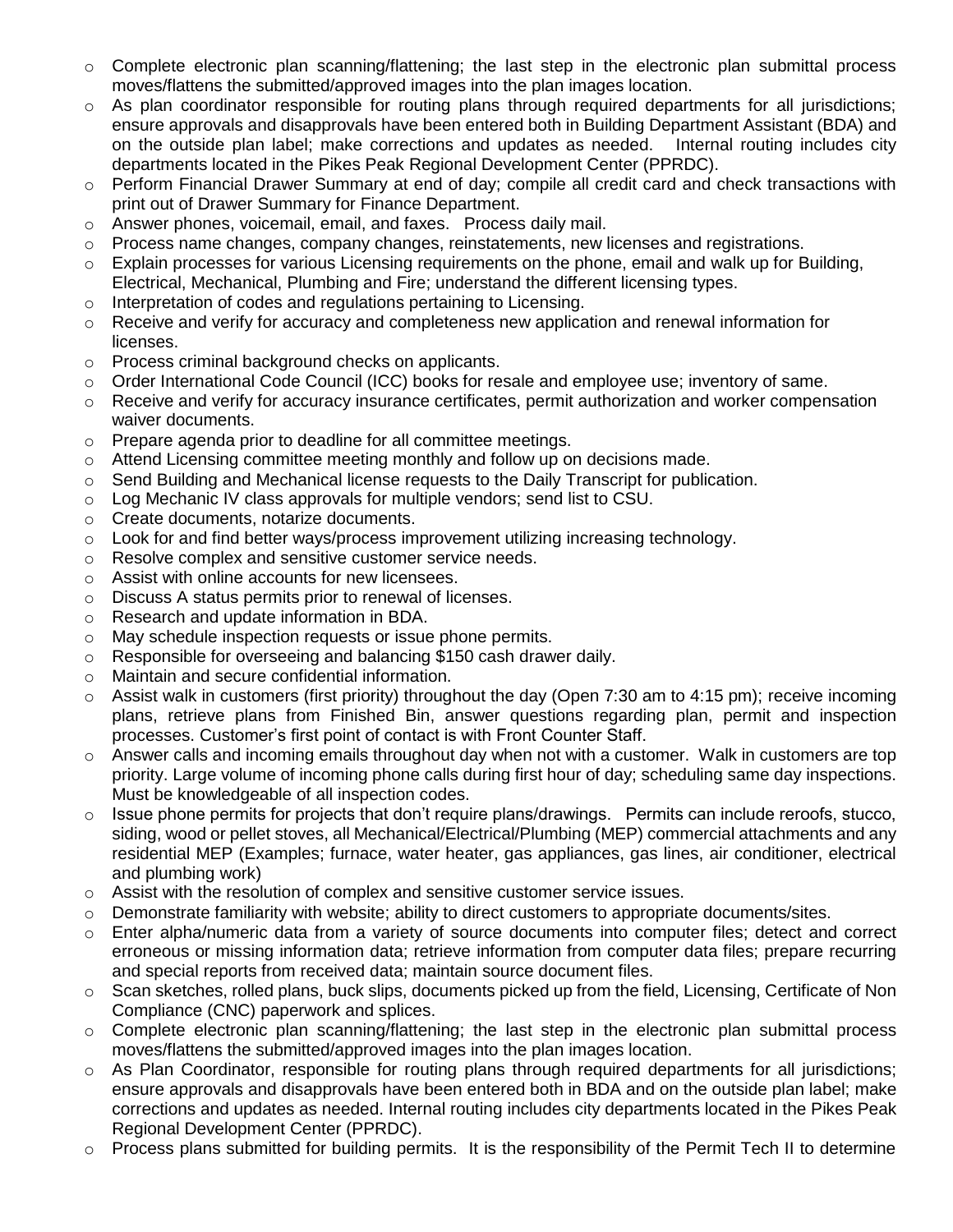what the submittal is for, what documents are required, ensure all documents are included, enter the info into BDA, choose the correct project code and include all depts. for review on label affixed to plan.

- $\circ$  Review/triage electronic plan submittals to ensure completeness prior to accepting submission of plans and starting review process.
- $\circ$  Complete solo reviews of basement finish and decks and issue permits for same. Be able to answer questions regarding what is required for inspections and guide customer on the inspection process.
- o Responsible for maintenance of \$300 cash drawer and collected cash monies received from other employees. Compile and balance all credit card, check and cash transactions with printout of drawer summary for Accounting at end of day. Double count other cash drawers for accuracy, ensure all drawers are locked and secure in safe. Unlock and distribute each morning. Deliver money bags to Finance Dept. following business day.
- o Provide limited technical answers to homeowners, contractors, and designers regarding code related items or directs customers to qualified technical staff.
- $\circ$  Monitor revocable/temporary permit paperwork. Review and notify contractors when the temporary use permit from Zoning has expired. File Non Compliance lien if not rectified.
- o Determine when a Certificate of Occupancy (CO) or Temporary Certificate of Occupancy (TCO) can be issued by defining if items are outstanding and preventing issuance. Verification needs to be checked through Pikes Peak Regional Building Department inspections and required outside agencies including Fire, Zoning, Engineering and Health.
- $\circ$  Research zoning information requests, building code violations and provide copies of CO's to various Zoning agencies out of state.
- o Issue Certificates of Non Compliance (CNC) when work requiring a permit is being conducted without a permit or without an inspection. Process a certified mailing/notification to owner of property, and recording with the El Paso County Clerk's office. Document all correspondence in BDA system.
- o Provide drawings requested by homeowners, architects, contractors; research and provide hard copies if available (for fees); send by email or load on flash drive (for fees).
- Review plans and calculate fees based on which agencies will review/collect fees for; utilizing both BDA and online fee calculator.
- $\circ$  Monitor collection of fees for other agencies prior to permit, ensure that all appropriate fees have been collected and all documents in place for Colorado Springs Utilities (CSU), Fire, Zoning, septic and driveways.
- o Serve as point of contact for external agencies; assist in completing approval or disapproval of plans or permits in system, when another agency is unable to accomplish due to system problems, etc.
- $\circ$  Assist contractors with errors made on permits obtained over the website; this involves re-calculating fees and collecting additional monies, updating/correcting addresses, changing scope of work. Must have working knowledge of BDA detail screens to maneuver and make required changes.
- $\circ$  Issue state insignias for field inspectors when final inspection has been obtained on manufactured homes.
- o Other duties as assigned.

## **Qualifications:**

Requires ICC Permit Technician Certification or ICC Residential Building Inspector Certification within six months. Must be computer literate in order to retrieve, update and keep accurate details concerning construction projects, building and occupancy permits and inspection results, licensing requirements. Must have knowledge of applicable ordinances and codes. Must possess the ability to examine plans, blueprints and specifications, and to interpret and work from them Must be able to answer phones, write reports and deal with the public. Must have ability to establish and maintain effective working relationships with employees, other agencies, the private sector, and the public. Must be able to communicate effectively, both verbally and in writing. Must be organized and able to prioritize multiple tasks. Must have the ability to communicate effectively, both verbally and in writing complex and technical requirements to the general public. Communicate effectively, both verbally and in writing. Requires familiarity with construction terminology.Must have the ability to problem solve and display professionalism when working with the public.

## **Education and Experience:**

Must have High School diploma or equivalent. Requires minimum of two years of administrative or clerical